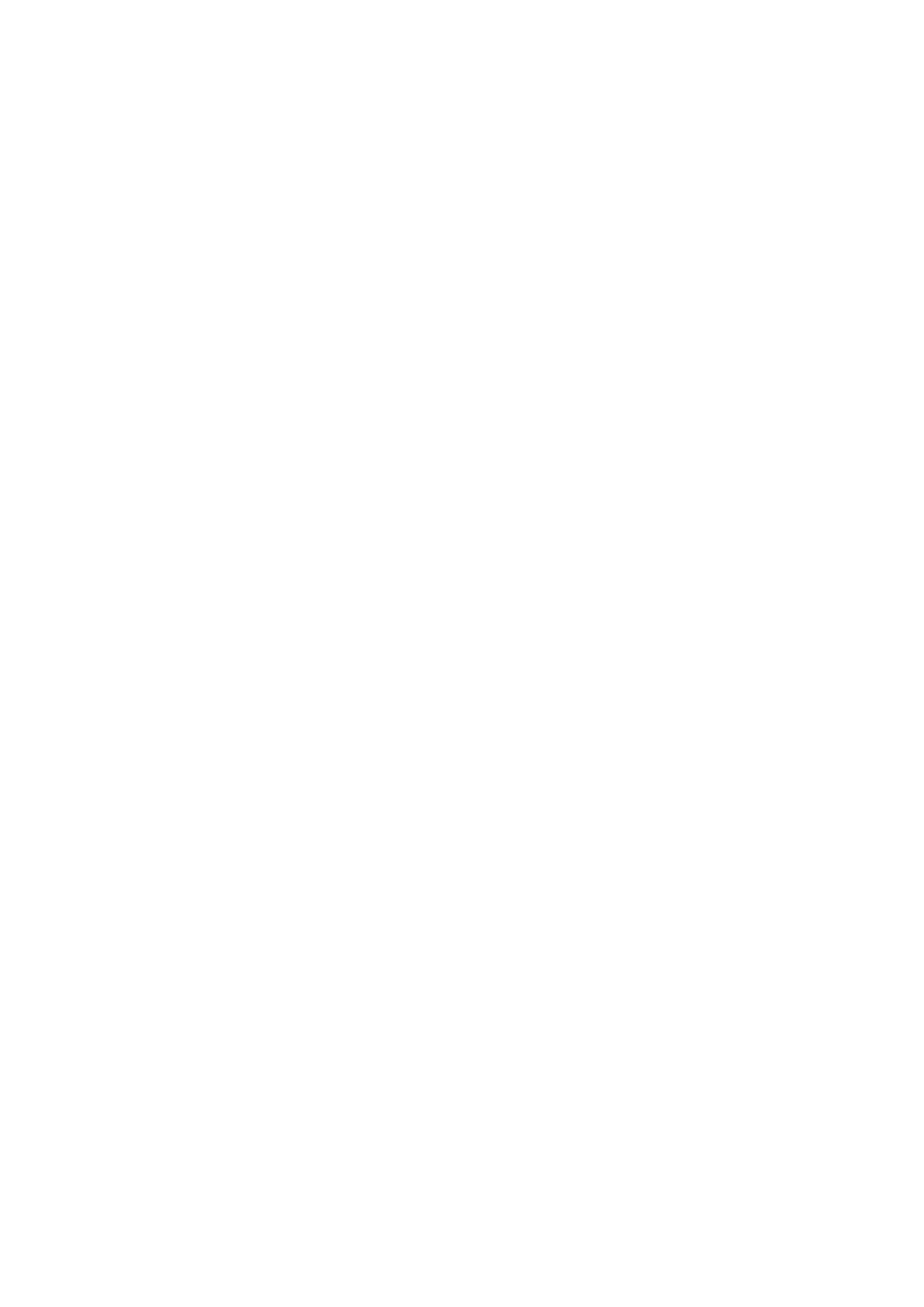# Contents

| <b>About the Premier Group</b>                      |                |
|-----------------------------------------------------|----------------|
| <b>Personal Pension</b>                             | 4              |
| Its aims                                            | $\overline{4}$ |
| Your commitment                                     | $\overline{4}$ |
| Risks                                               | $\overline{4}$ |
| Other documents you should read                     | 5              |
| <b>Questions &amp; Answers</b>                      | 6              |
| Is the Premier Group Personal Pension right for me? | 6              |
| Is this a stakeholder pension?                      | 6              |
| How flexible is it?                                 | 6              |
| How much can be paid into my plan?                  | 7              |
| Can I transfer money in?                            | 7              |
| Where are my payments invested?                     | 7              |
| Can I change my investments?                        | 8              |
| What if I stop making payments?                     | 8              |
| Can I transfer money out?                           | 8              |
| What are the charges and costs?                     | 9              |

| What might I get back?                                             | 10  |
|--------------------------------------------------------------------|-----|
| When can I take my benefits?                                       | 10  |
| What choices will I have when I want to take<br>my benefits?       | 10  |
| Where can I get guidance about what to do<br>with my pension?      | 11  |
| What about tax?                                                    | 11  |
| How will I know how my Premier Group Personal<br>Pension is doing? | 11  |
| What happens to the Premier Group Personal<br>Pension if I die?    | 12  |
| What if the Premier Group Personal Pension<br>isn't right for me?  | 12  |
| How much will the advice cost?                                     | 12  |
| Other information                                                  | 13  |
| Get in touch                                                       | 1 h |
|                                                                    |     |

We would like everyone to find it easy to deal with us. Please let us know if you need information about our plans and services in a different format.

All our literature is available in audio, large print or braille versions. If you would like one of these please contact us using the details on the last page.

The Financial Conduct Authority is a financial services regulator. It requires us, Prudential, to give you this important information to help you decide whether our Premier Group Personal Pension is right for you. You should read this document carefully so that you understand what you are buying, and then keep it safe for future reference.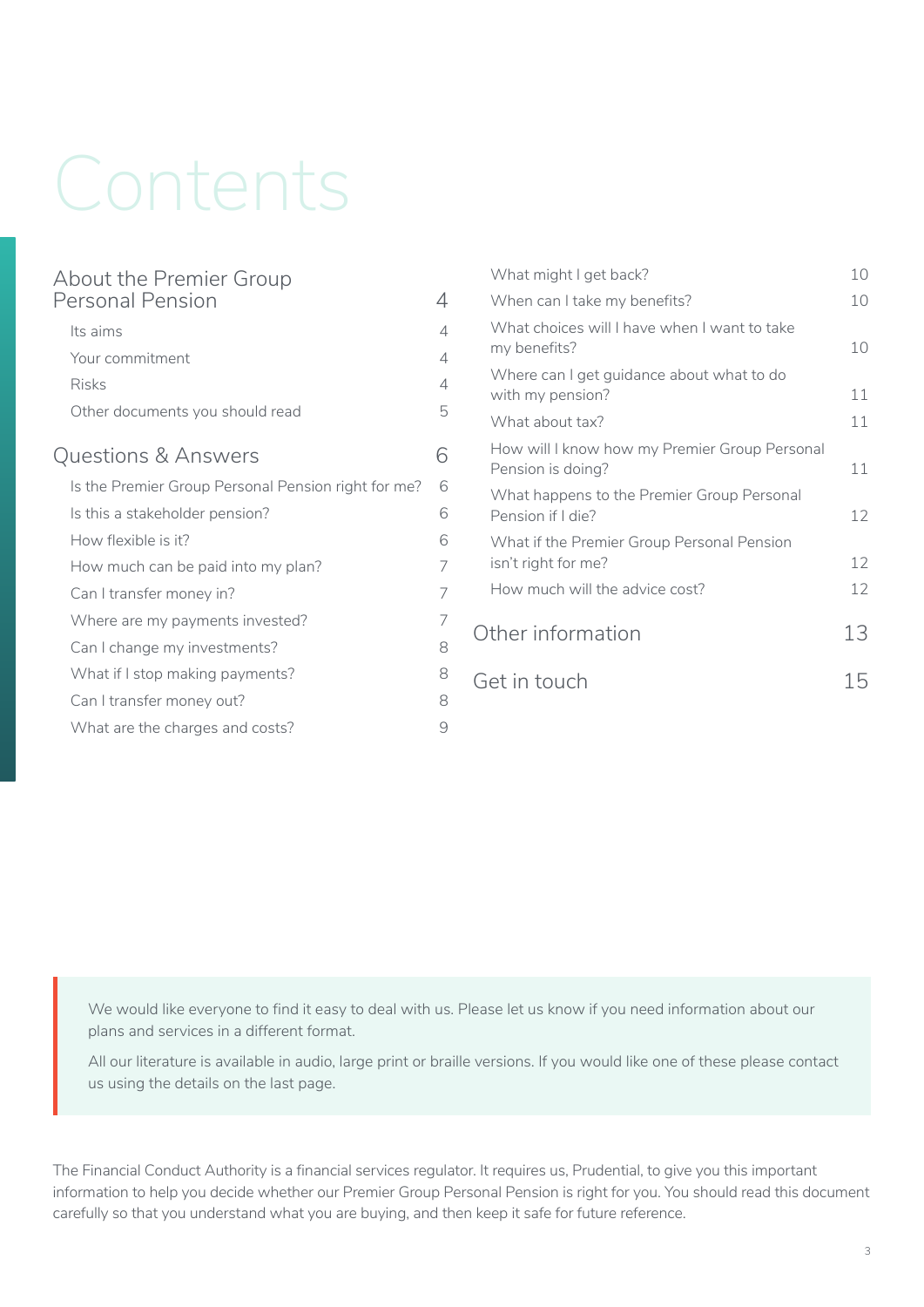# <span id="page-3-0"></span>About the Premier Group Personal Pension

Our Premier Group Personal Pension gives you access to a wide range of investments to help you save for retirement in a tax-efficient way. It will also allow you to transfer funds from another pension arrangement.

If you still have questions about The Premier Group Personal Pension after reading this booklet, please look at the "Get in touch" section for our contact details. If you have a financial adviser, please contact them in the first instance.

#### Its aims

#### **What this plan is designed to do**

- To help you save for your retirement in a tax-efficient way.
- To give you access to a range of investments to match your attitude to risk and investment objectives.
- To allow you to transfer the value of any other pensions to this plan.
- To offer optional life cover and Waiver Benefit in certain circumstances. Please see 'How flexible is it?' for more information about this.

## Your commitment

#### **What we ask you to do**

- To make at least one payment into the plan either regular monthly, yearly, a single payment or transfer from another plan.
- To allow your pension pot to potentially grow until you take your benefits.
- If you've chosen life cover or Waiver Benefit, you must tell us about any change in your health from the time you sign the application through to the start of your plan as this could affect your cover.
- To make all necessary payments for Waiver Benefit.

#### Risks

#### **What you need to be aware of**

- The value of your investment can go down as well as up so you might get back less than you put in.
- As the price of everyday goods and services goes up, your money won't stretch as far as the same amount would now. This is called inflation.
- If the total charges are more than any overall growth achieved, your plan will fall in value, possibly to even less than you have invested.
- If you withdraw money from the With-Profits Fund we may reduce the value by applying a Market Value Reduction. We explain this in the section 'Where are my payments invested?'.
- There may be exceptional circumstances that delay the buying, switching and selling of units in any fund. Please look to your **Fund Guide** for more information.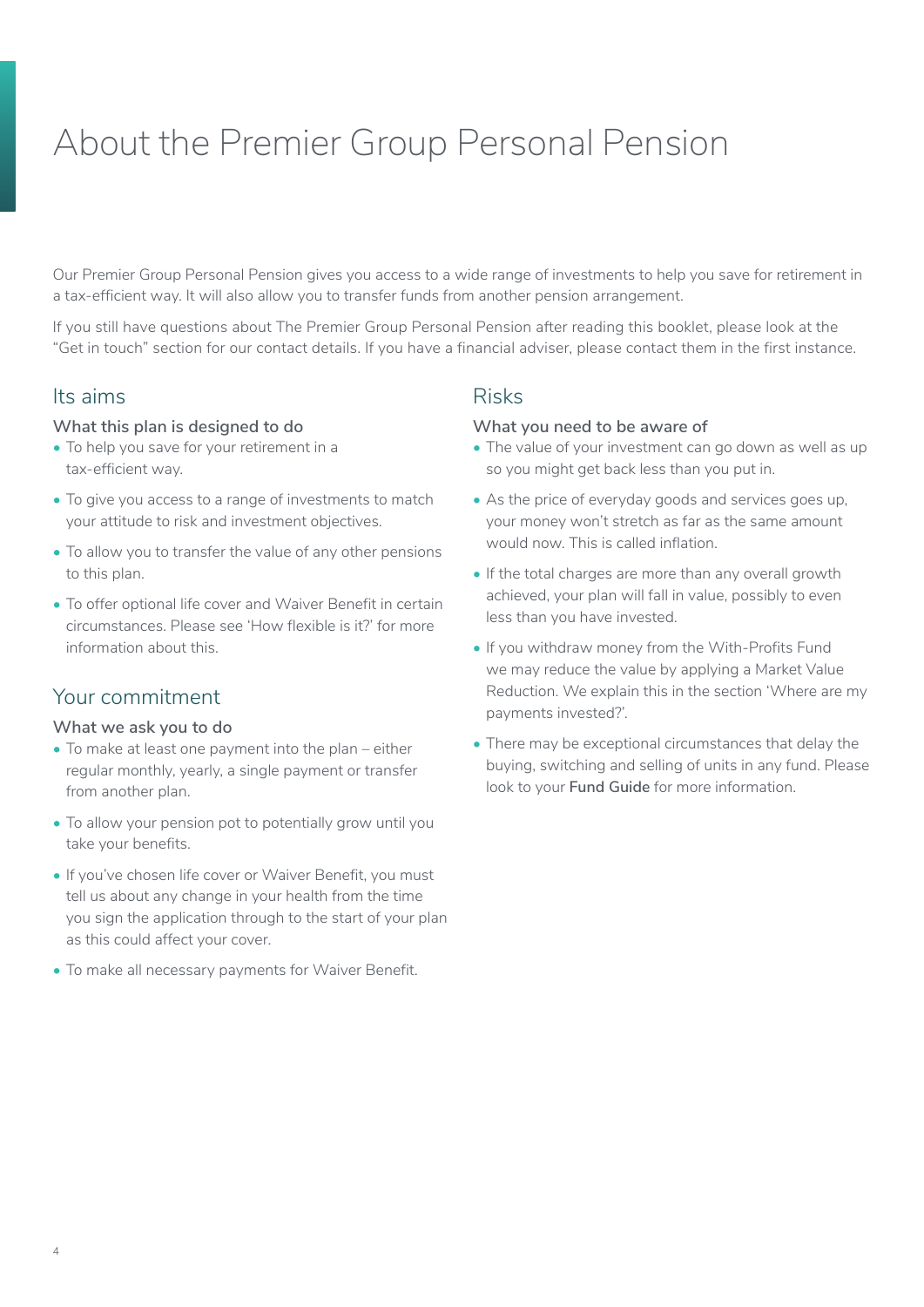## <span id="page-4-0"></span>Other documents you should read

This document gives you key information about the Premier Group Personal Pension. If you want more detail on specific points, please read the following documents. We have highlighted when they are relevant throughout this document.

They are all available from your adviser or direct from us. Our contact details are on the last page.

- **• Technical Guide** or **Technical Guide Supplement** Gives you detail on the terms and conditions of the contract.
- **• Your With-Profits Plan a guide to how we manage the Fund** This provides information on how our With-Profits Fund works, and our current approach to managing it
- **• Fund Guide** This explains your investment choices.
- **• Market Value Reduction A clear explanation** This explains what a Market Value Reduction is, together with information about why and when these may be applied.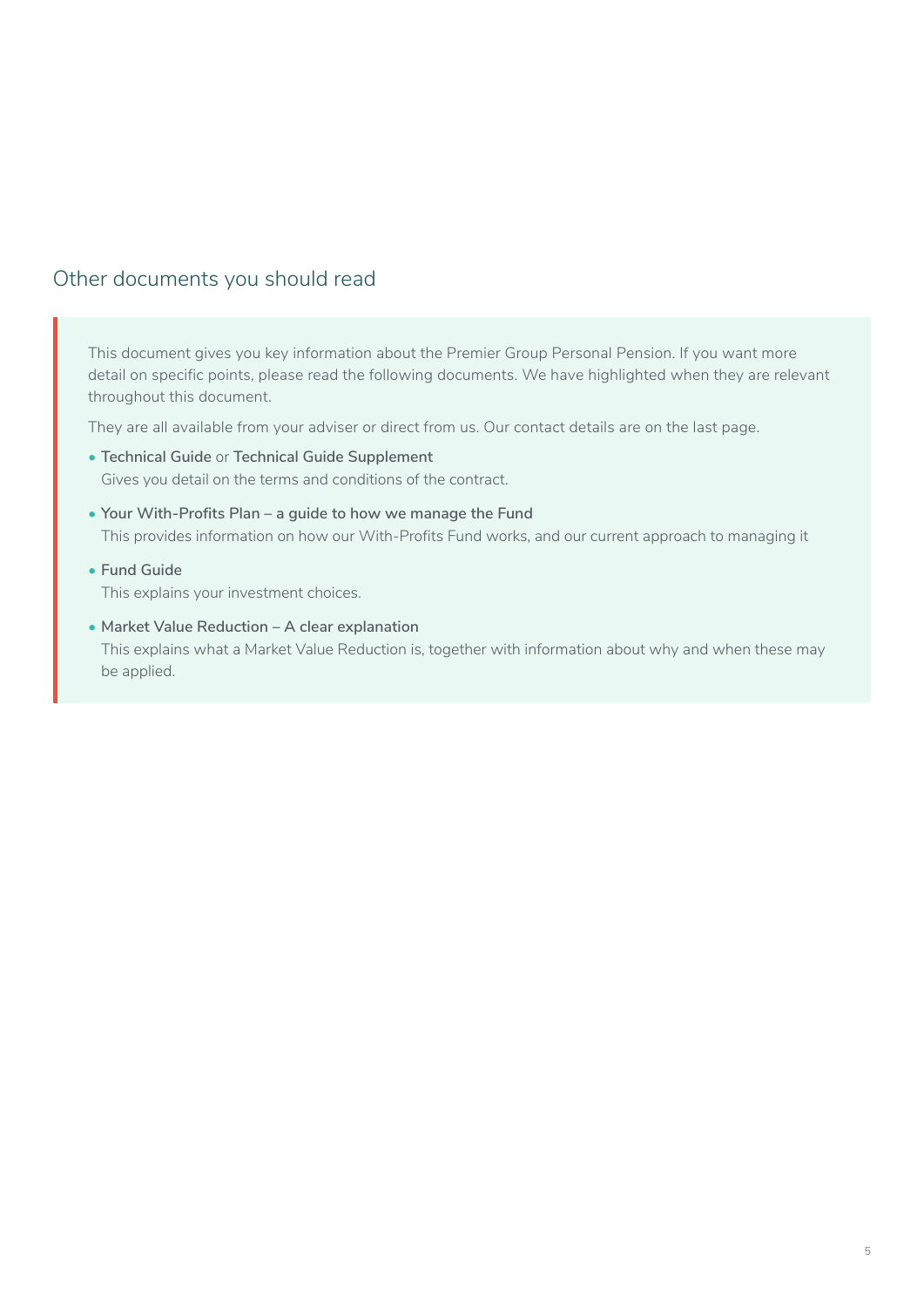# <span id="page-5-0"></span>Questions & Answers

## Is the Premier Group Personal Pension right for me?

The Premier Group Personal Pension might be right for you if you are looking to save tax-efficiently for your retirement.

#### Is this a stakeholder pension?

No, the government has set minimum requirements that companies must meet for a stakeholder pension. These cover things like payments, charges and terms and conditions.

Charges for the plan may be higher than for a stakeholder pension.

A stakeholder pension may meet your needs as well as this plan, and these are widely available.

#### How flexible is it?

You and/or your employer can pay regular or one off payments to this plan. You can also transfer in from another plan.

If you and/or your employer are paying regular contributions you can change these at any time, subject to minimum amounts that we may set. If your employer is deducting payments from your earnings, you should tell them of any changes you want to make.

You can stop paying or take a payment break and restart later if your circumstances change. Please note that this will reduce your future benefits.

Please call us if you would like to discuss this, our contact details can be found under the "Get in touch" section.

#### **What is Waiver Benefit?**

Waiver Benefit will maintain the regular payments to your plan if you're off work due to illness or injury.

It will pay out after a deferred period chosen by you at the start of the plan, if you satisfy the definition of incapacity.

This option is only available if you joined the plan before 17 January 2005. For more details please read the **Technical Guide** and **Technical Guide Supplement**.

#### **Important information about Waiver Benefit**

If you joined the plan before 6 April 2001:

• If you choose Waiver Benefit and your employer is using your plan for auto-enrolment, your total charges might exceed the cap of 0.75% on the Scheme Investment Strategy. This is because the cost of Waiver Benefit is on top of the base charges.

If you joined the plan on or after 6 April 2001:

• If you choose Waiver Benefit, you must make the payments for it. Your employer can pay into your plan but they can't cover the cost of this benefit. You can find more information about this in the **Technical Guide** and **Technical Guide Supplement**.

If you joined the plan for the first time on or after 17 January 2005:

• You can't apply for Waiver Benefit.

#### **What is the life cover option?**

The life cover option enables you to provide extra life cover if you die before you take your benefits, provided your employer pays the cost of this.

If you joined the plan on or after 21 December 2012, you cannot apply for Life cover. For more details please read the **Technical Guide** and **Technical Guide Supplement**.

#### **Important information about life cover**

If you joined the plan before 21 December 2012:

• If you chose life cover and your employer is using your plan for auto-enrolment, your total charges might exceed the cap of 0.75% on the Scheme Investment Strategy. This is because the cost of the life cover is on top of the base charges.

If you joined the plan on or after 21 December 2012:

• You can't apply for life cover

#### **What happens if I move abroad?**

We can't accept any payments from customers living overseas. So if you move abroad and are no longer a UK resident, you won't be able to pay into this plan.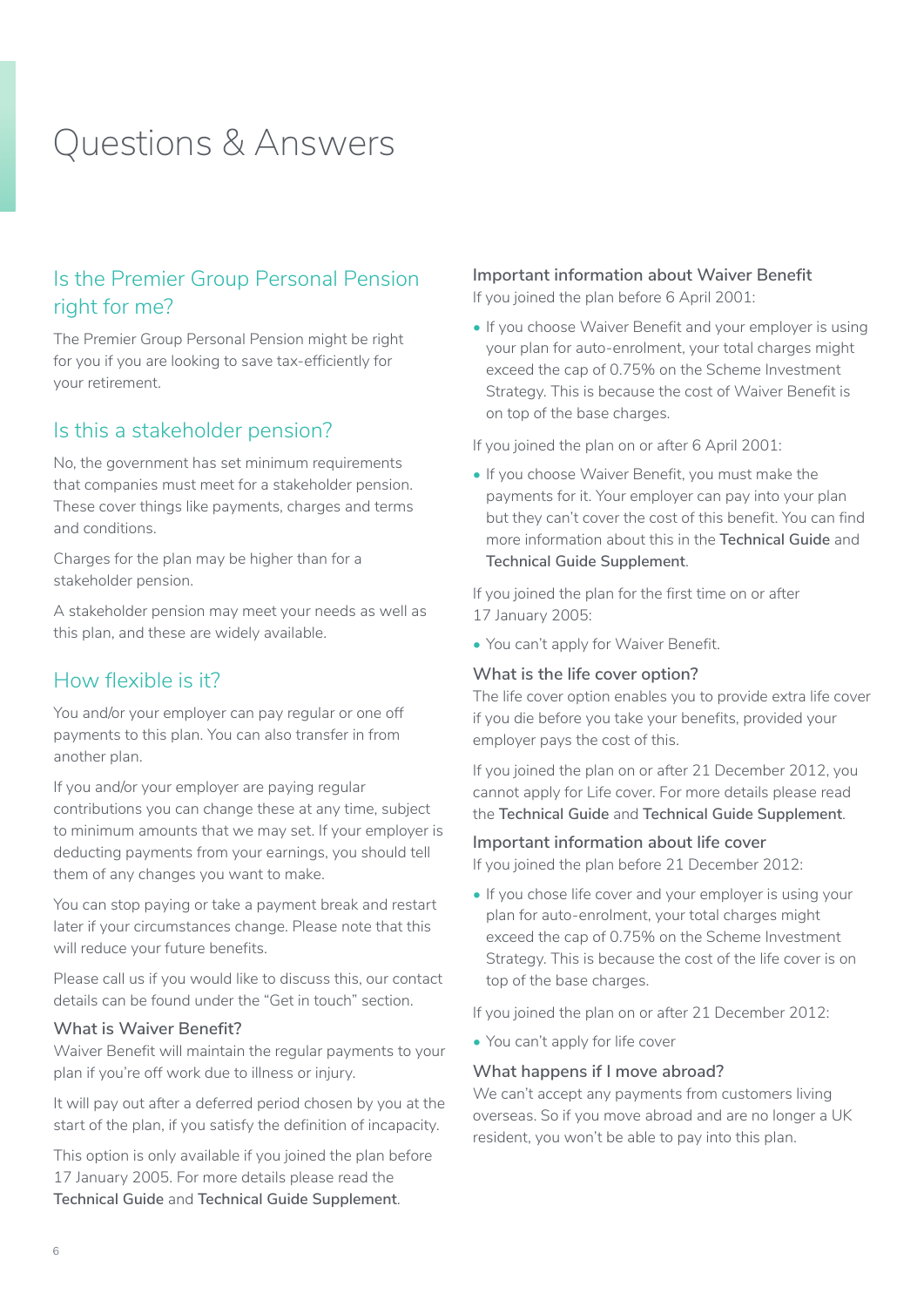## <span id="page-6-0"></span>How much can be paid into my plan?

There's no limit to the amount that can be paid or transferred into your plan.

There are limits on the tax relief you receive. For more information about tax relief, please read the section 'What about tax?'.

## Can I transfer money in?

If you have a pension plan with another provider, you may be able to transfer the value of it to this plan.

If the pension plan you're transferring money from allows you to take more than 25% of its value as tax-free cash when you take your benefits, you may lose this entitlement when you make your transfer.

Your plan might have valuable guarantees you'd lose if you transfer your pension pot. You should speak to a financial adviser before you make a decision.

## Where are my payments invested?

You choose which funds you would like to invest your money in, from a fund range that we offer. You can invest in more than one fund at a time, up to a maximum of 20 and we use your money to buy units in those funds.

Your financial adviser, if you have one, can give you details about the funds, before you choose where to invest. You can also speak to your employer and look at our **Fund Guide.**

Your employer may have chosen a Scheme Investment Strategy or a default investment option for your scheme. If this is the case your money will be directed into this arrangement unless you make an alternative investment choice. A Scheme Investment Strategy or default fund doesn't represent a recommendation on behalf of us.

Payments into unit-linked funds will buy units in the chosen funds. The price of each unit depends on the value of the investment in the fund and also whether more money is going into or out of the fund. We work out the value of your plan based on the total number of units you have in each fund. So, if the unit prices rise or fall, so will your plan value. Money in the various funds is invested in a wide range of shares, corporate bonds, government stocks and commercial property in the UK and abroad.

There may be exceptional circumstances that delay the buying, switching and selling of units in any fund. We wouldn't expect these delays to be longer than six months for units that invest in property or land, and one month for units that invest in other asset types. However, we cannot guarantee that delays will never be longer. If a delay will apply to you, we'll let you know. Please look at your **Fund Guide** for more information about this.

A With-Profits investment is one that aims to smooth some of the short-term highs and lows of the fund over the period of time that you hold the plan. So, you should see a steadier return year on year, rather than watching the value of your plan fully reflect the rise and fall in investment markets. This is not guaranteed and you should remember that the value of your investment can go down as well as up so you might get back less than you put in.

Your payments are pooled with those of other Prudential With-Profits investors to form a fund. We invest this fund in a wide range of investments including company shares, property, Government bonds, company bonds and cash deposits.

We allocate your share of the profits of the fund by adding bonuses. There are currently two types of bonus:

- regular, which we add throughout each year. We can change the rate of regular bonus at anytime without telling you beforehand, although once added these bonuses are guaranteed on death and at your selected retirement age,
- final, which we may pay when you take money out of the With-Profits Fund, although this may vary and is not guaranteed. The final bonus can be reduced or removed at any time, without warning.

You can find more information on the With-Profits Fund in the **"Your With-Profits Plan – a guide to how we manage the Fund"** and your **Fund Guide**.

Lifestyle switching is also available. This investment option aims to provide long-term growth with automatic switching into funds with lower risk profiles as you get closer to retirement.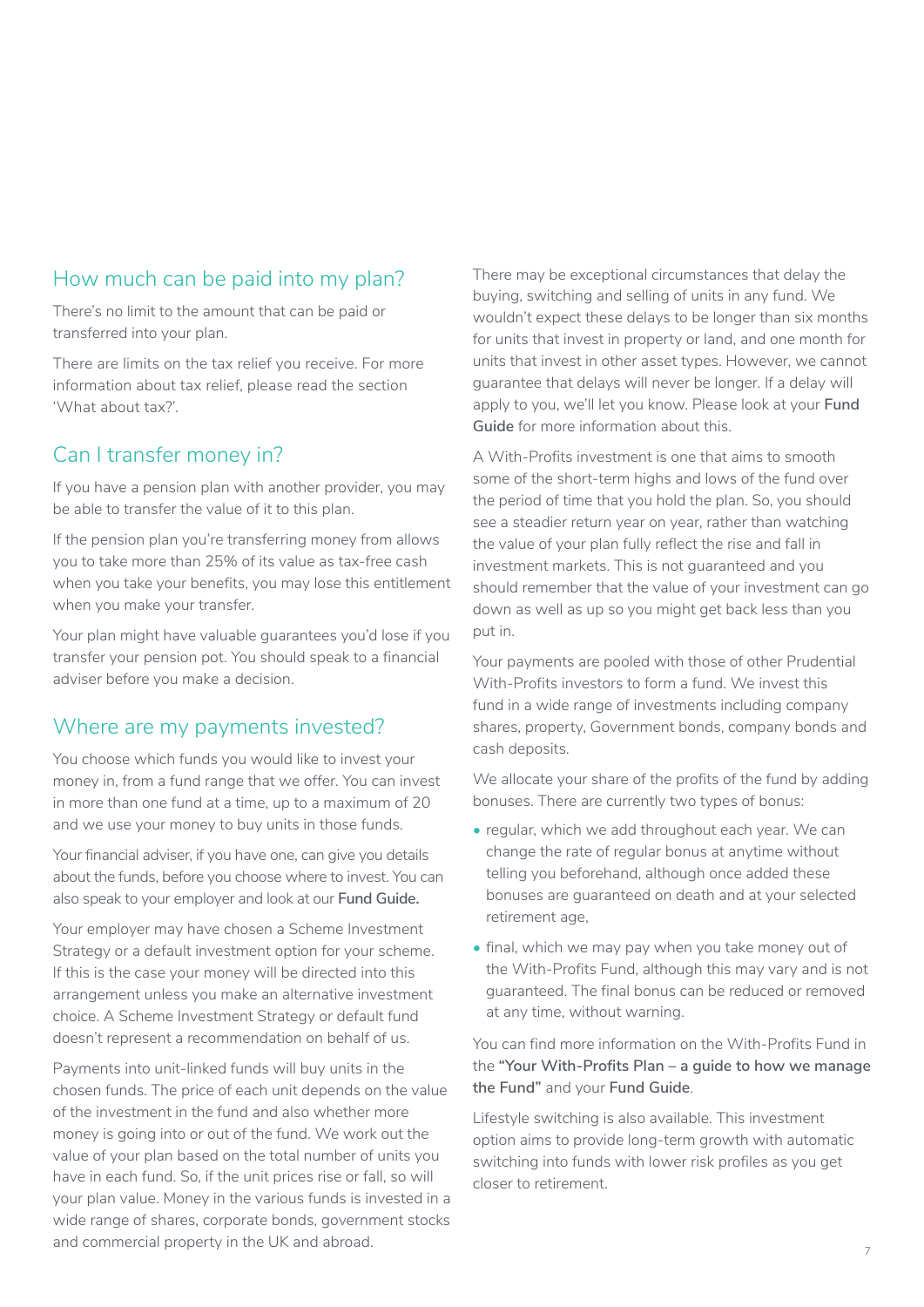#### <span id="page-7-0"></span>**How unit-linked funds invest**

Some of the Prudential funds listed in your **Fund Guide** may invest in 'underlying' funds or other investment vehicles. Have a look at a fund's objective and that will tell you where it invests – including if that's in an underlying fund or funds.

If the Prudential fund is investing in just one underlying fund then it's what's known as a 'mirror' fund, as the performance of the Prudential fund broadly aims to reflect the performance of the underlying fund it invests in. The performance of our Prudential fund, compared to what it's invested in won't be exactly the same. The differences between the underlying fund and our fund can be due to:

- additional charges.
- cash management (needed to help people to enter and leave our fund when they want),
- tax,
- timing of investments (this is known as a fund's dealing cycle, it varies between managers and can be several days).

#### **What's a Market Value Reduction**

If you take money out of the With-Profits Fund, we may reduce the value of your fund if the value of the underlying assets is less than the value of your plan including all bonuses. This reduction is known as a Market Value Reduction (MVR). It is designed to protect investors who are not taking their money out and its application means that you get a return based on the earnings of the With-Profits Fund over the period your payments have been invested.

We apply any MVR to your plan's value including regular and final bonuses. Please read **"Your With-Profits Plan – a guide to how we manage the Fund"** for more information on bonuses. An MVR will reduce the value of your plan and if investment returns have been low, you may even get back less than you have invested in your plan.

We guarantee not to apply an MVR at your selected retirement age or on any claims due to death.

#### **Our current practice on applying an MVR**

We may apply a Market Value Reduction to any full or partial withdrawals, switches or transfers out of the With – Profits Fund.

We reserve the right to change our current practice on Market Value Reductions at any time, without prior notice, and this would apply to existing plans and any new plans or top-ups. Examples of reasons for a change would include significant changes in the investment market or because the number of people moving out of the fund increases substantially.

For more information on our current practice, and on when we may apply an MVR please see **"Market Value Reduction – a clear explanation"**.

## Can I change my investments?

You can switch your money between funds at any time. We won't charge you for this. If this changes in the future we'll let you know.

We may apply a Market Value Reduction if you switch money out of our With-Profits Fund. For more information please see "What's a Market Value Reduction?".

## What if I stop making payments?

You can stop paying or take a payment break and restart later if your circumstances change. This will reduce your future benefits.

Please remember that we'll keep taking our charges, even if you stop your regular payments. Charges and costs may vary in the future and may be higher than they are now.

## Can I transfer money out?

You can transfer out your pension pot to another registered pension scheme or qualifying recognised overseas scheme before age 75 and haven't previously used any of your pension to buy an annuity or pension from your scheme.

We may apply a Market Value Reduction if you transfer money out of our With-Profits Fund. For more information about this, please read the section **"What's a Market Value Reduction?"**.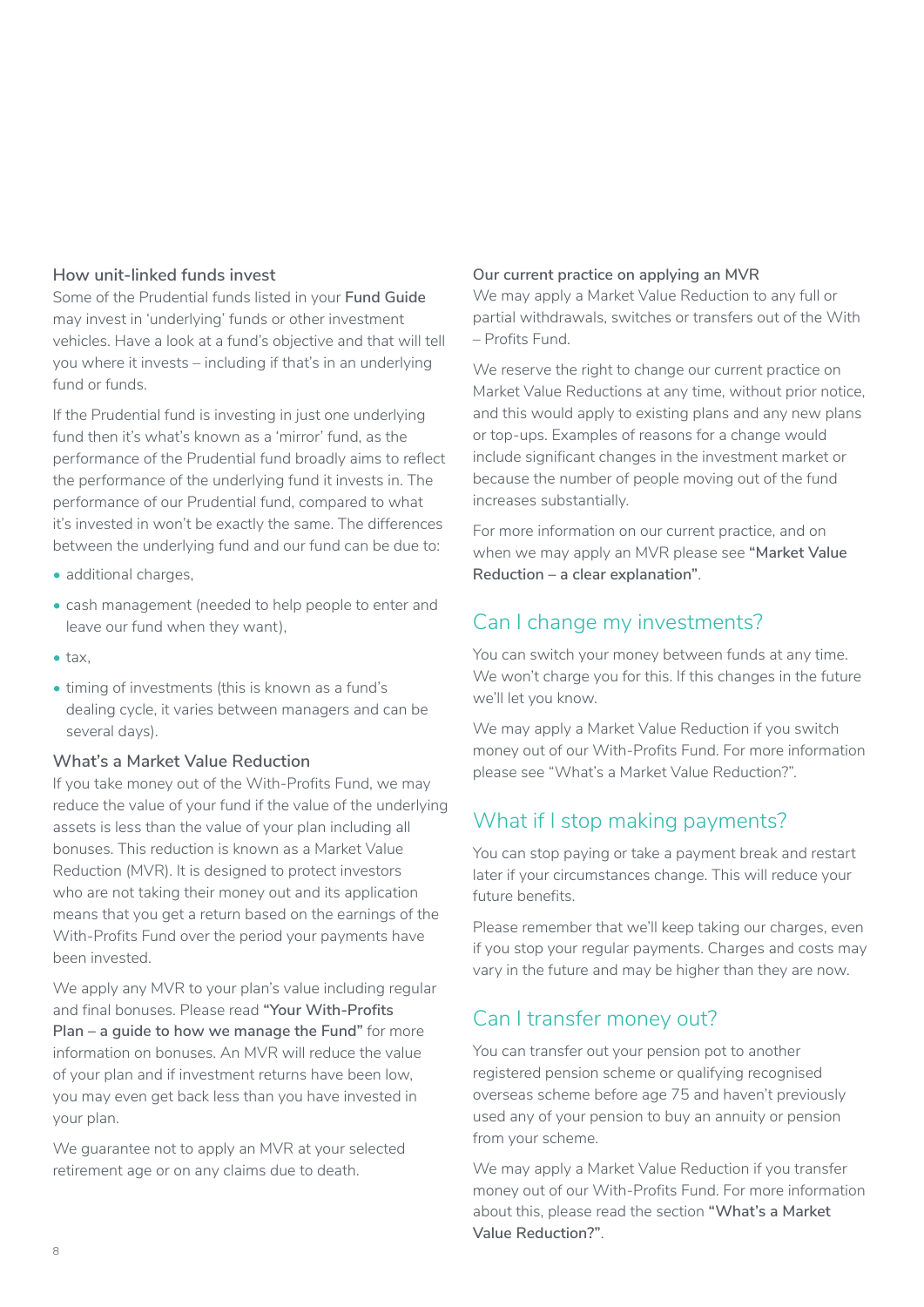<span id="page-8-0"></span>To find more information on this subject, you should speak to a Financial Adviser.

## What are the charges and costs?

Charges and costs are deducted for managing your plan and the underlying investments. The amount we charge depends on the funds you invest in.

#### **Annual Management Charge**

For unit-linked funds, we deduct an Annual Management Charge from the funds and this charge is already reflected in the price of the units. The amount of charge we deduct depends on the funds you choose to invest in and the amount of your original investment.

Please remember that we'll keep taking our charges, even if you stop your payments. Charges may vary in the future and may be higher than they are now.

More information on the charges and costs mentioned here can be found in the **Fund Guide**.

If your employer is using your plan for qualification purposes under the 'Better Workplace Pensions' initiative, there is currently a charge cap equivalent to 0.75% a year, excluding transaction costs, on the value of money held in the default arrangement.

#### **With-Profits Fund annual charge**

For With-Profits Funds, there are various costs involved with setting up and managing your policy. A charge is deducted from the With-Profits Fund each year to cover these costs.

The charge isn't explicit so you'll not see it being taken from your policy. It's deducted from the underlying With – Profits Fund and is already taken into account when we calculate bonus rates for our With-Profits Fund. The charge will depend on the investment returns achieved and the expenses incurred by the Fund (higher investment returns will be associated with a higher charge and lower investment returns will be associated with a lower charge). The charge is currently 1% a year. More information on the operation of the With-Profits Funds is explained in **"Your With-Profits Plan – a guide to how we manage the Fund"**.

#### **Further costs incurred by the funds**

In addition to our charges, there may be further costs incurred, which can vary over time. Where these are applicable, they are paid for by the relevant fund and will impact on its overall performance.

For more information on these further costs, please look at the current **Fund Guide** for this product.

#### **With-Profits charges for guarantees**

There's a charge to pay for all the guarantees the With – Profits Fund supports. We quarantee not to apply a Market Value Reduction (MVR) e.g. when payments are made because of death or at your selected retirement age. Our current practice (which isn't guaranteed) may include additional circumstances when an MVR isn't applied. Please see "What's a Market Value Reduction" for more information.

The total deduction for guarantee charges over the lifetime of your plan is not currently more than 2% of any payment made from the fund. We'll review the amount of the charge from time to time. Charges may vary if, for example, the long term mix or type of assets held within the With-Profits Fund is changed.

Please read **"Your With-Profits Plan – a guide to how we manage the Fund"** for more information about bonuses and charges.

You'll also find out more about the charges and costs applicable to your plan in your personal illustration.

Charges and costs may vary in the future and may be higher than they are now.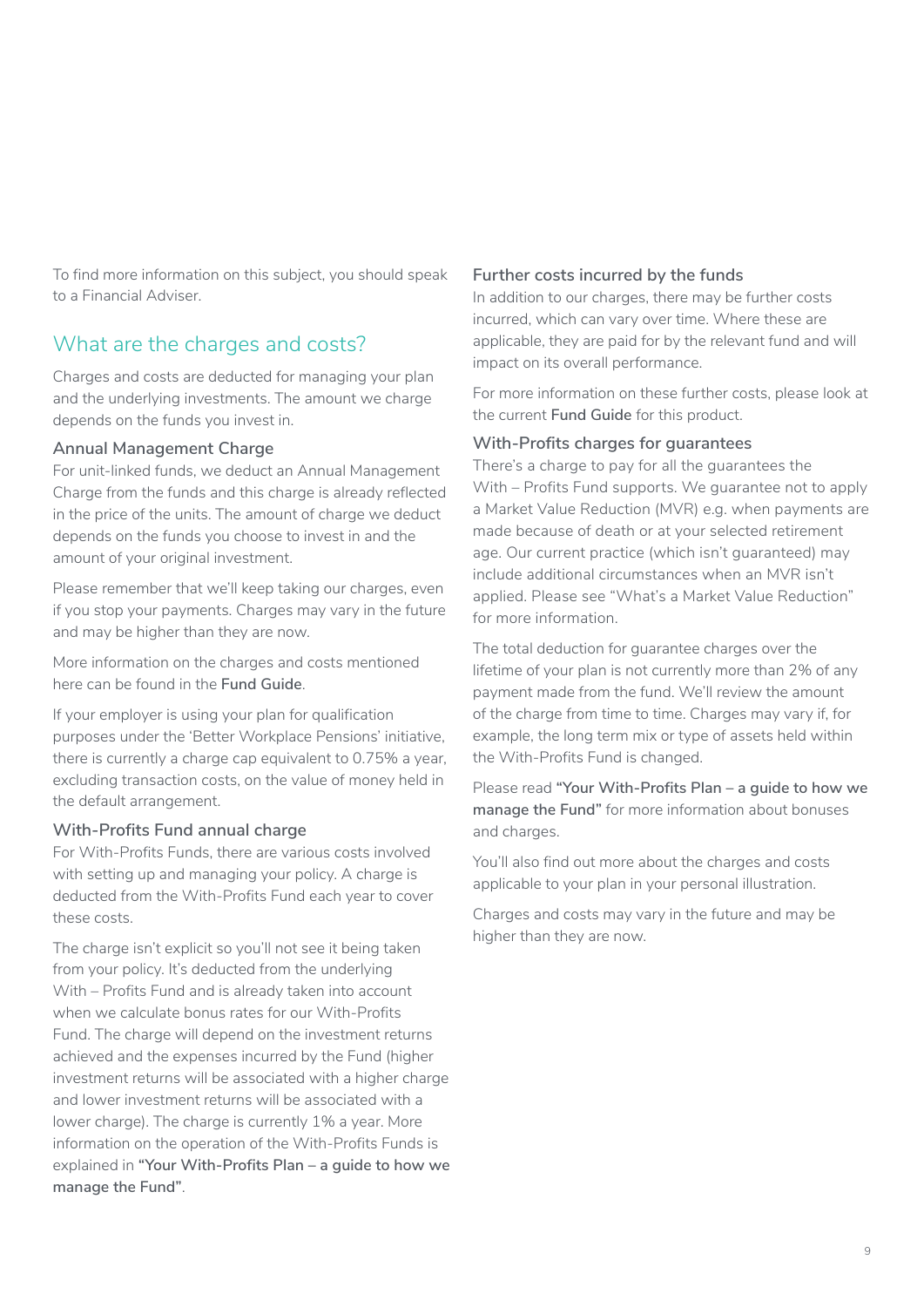## <span id="page-9-0"></span>What might I get back?

You can use your pension pot to create an income. The size of your pension pot will depend upon many factors such as:

- the amount that has been paid into the plan
- how long the payments have been invested
- the performance of the fund(s) you have invested in
- the age you choose to take your benefits
- the amount of charges you've paid.

We explain this in the illustration you received when you started the plan.

## When can I take my benefits?

The government currently allows people to start taking their benefits from the age of 55, even if you're still working. You may be able to start taking your benefits earlier if you're in ill health.

The minimum age from which you can access your personal or occupational pension is expected to increase from 55 to 57 in 2028 and remain at 10 years below the State Pension age. State Pension age will increase from age 66 to age 67 for males and females between 6 April 2026 and 5 April 2028. These ages may change in future as result of changes in life expectancy and other factors.

## What choices will I have when I want to take my benefits?

The value of your pension includes money invested, less charges and costs, plus any growth. There are four main options which may be used in combination.

**You can take cash in stages** – You can leave your money in your pension pot and take out cash lump sums whenever you need to – until it's all gone, or you decide to do something else with what's left. You decide when and how much to take out. With this option every time you take money from your pension, the first 25% is usually tax-free and the remainder may be subject to income tax.

So you can't take the full 25% tax-free from your pension pot at the start. But if you don't need the 25% tax-free sum all at once, this may be another way to minimise the tax you pay when you access your money.

**You can take flexible cash or income (also known as drawdown)** – In most cases you can take out up to 25% of the money moved into your flexible cash or income plan, in cash, tax-free. You will need to do this at the start. You can then dip into the rest as and when you like. You can also set up a regular income with this option. Any money you take after the first 25% may be subject to income tax.

**You can get a guaranteed income for life (also known as an annuity)** – You can use your pension pot to buy an income for life. It pays you an income (a bit like a salary) and is guaranteed for life. These payments may be subject to income tax. In most cases you can take up to 25% of the money you move into your guaranteed income for life, in cash, tax-free. You will need to do this at the start and you need to take the rest as an income.

**You can cash in your whole pension all at once** – You can take your whole pension pot in one go, as a lump sum. Normally the first 25% is tax-free, but on the remainder, you could lose 20%, 40% or even 45% to income tax, if it pushes you into a higher tax bracket (especially if you're still earning). You'll need to plan how you'll provide an income for the rest of your life.

**Please get in touch as you approach retirement and we will let you know which of these options we may be able to offer you. You may have to transfer to another pension arrangement to take advantage of them all.**

Under the terms of the current contract you will need to do this by your 75th birthday. There is no minimum guaranteed amount for the pension. Pension income is taxed as earned income.

Whatever you decide to do with your pension pot, you should shop around as depending on the choices you make, you may find something more appropriate elsewhere, with alternative features, investment options or charges.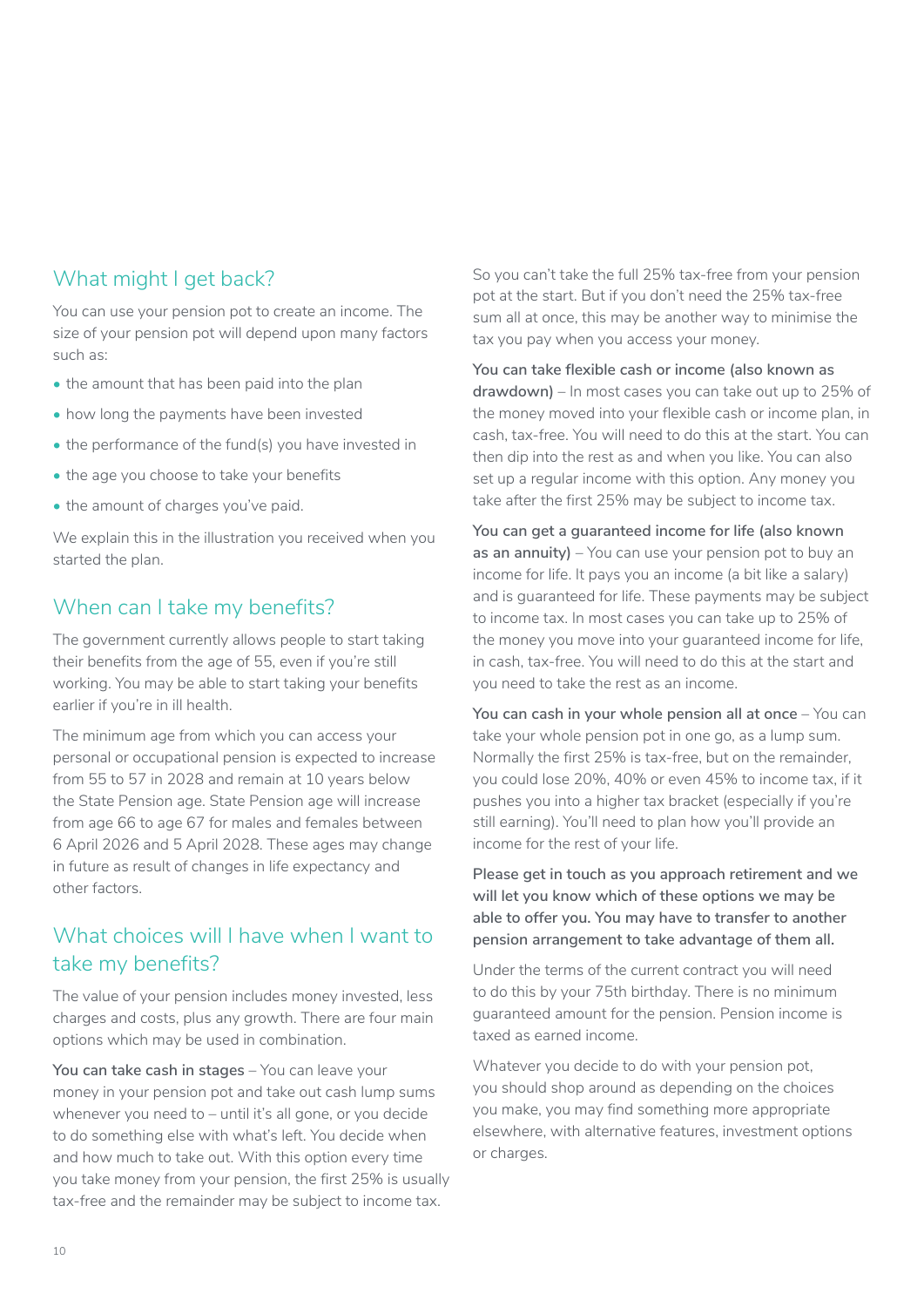## <span id="page-10-0"></span>Where can I get guidance about what to do with my pension?

General guidance and information on all aspects of pensions is available from MoneyHelper.

**MoneyHelper Pensions Guidance Money and Pensions Service 120 Holborn London EC1N 2TD**

Telephone: **0800 011 3797**

Website: **[moneyhelper.org.uk/en/pensions-and-retirement](https://www.moneyhelper.org.uk/en/pensions-and-retirement)**

For people over 50, Pension Wise is also available. This Government service from MoneyHelper offers guidance to people with personal or workplace pensions on all the options available for their pension savings. You can have a free consultation online, over the phone and face to face.

#### Telephone: **0800 280 8880**

Website:

#### **[moneyhelper.org.uk/pensionwise](https://www.moneyhelper.org.uk/pensionwise)**

These services are free and impartial and using them won't affect your legal rights.

## What about tax?

#### **Tax relief**

You'll normally receive tax relief on your regular and one off payments. For every £100 you pay into your plan, HM Revenue & Customs (HMRC) will currently pay in an extra £25. You'll get this tax relief on up to the higher of £3,600 gross (including tax relief) or 100% of your earnings. If you earn above the basic rate of tax you'll be able to claim back the extra tax you pay through your tax return. This relief is subject to an annual HMRC limit.

Please be aware, you can't claim tax relief on the cost of your Waiver Benefit. Also there won't be any further tax relief on transfers in from other plans.

#### **Annual Allowance**

The Annual Allowance is a limit to the total amount of payments that can be paid to defined contribution pension schemes and the total amount of benefits that you can build up in defined benefit pension schemes each year, for tax relief purposes.

#### **Money Purchase Annual Allowance**

Taking money out of your pension will sometimes lower the amount you can pay into all the pensions you may have while still benefitting from tax relief. This limit is called the Money Purchase Annual Allowance (MPAA). Your pension scheme administrator or provider will have told you if you are subject to the MPAA at the time they started to pay you.

#### **Lifetime Allowance**

The Lifetime Allowance is a limit on the amount of pension benefit that can be drawn from pension schemes, whether lump sums or retirement income, and can be paid without triggering an extra tax charge.

#### **Capital Gains Tax**

You don't pay Capital Gains Tax on your pension pot.

#### **Income Tax**

Any pension income will be taxed as earned income.

Tax rules can change and the impact of taxation (and any tax relief) depends on your circumstances. For more information visit **[pru.co.uk/tax](https://www.pru.co.uk/pensions-retirement/help-guides-and-articles/tax-information/?utm_source=redirect&utm_medium=301&utm_campaign=/tax)** or the HMRC website at **[hmrc.gov.uk](https://www.gov.uk/government/organisations/hm-revenue-customs)**

Before you make a decision, you might want to speak to a financial adviser. They can help you understand the tax rules and how they'll affect you.

## How will I know how my Premier Group Personal Pension is doing?

We send you an annual statement, which shows how your plan is doing.

You can also phone us on **0345 640 3000** and a member of our team will give you an up-to date valuation.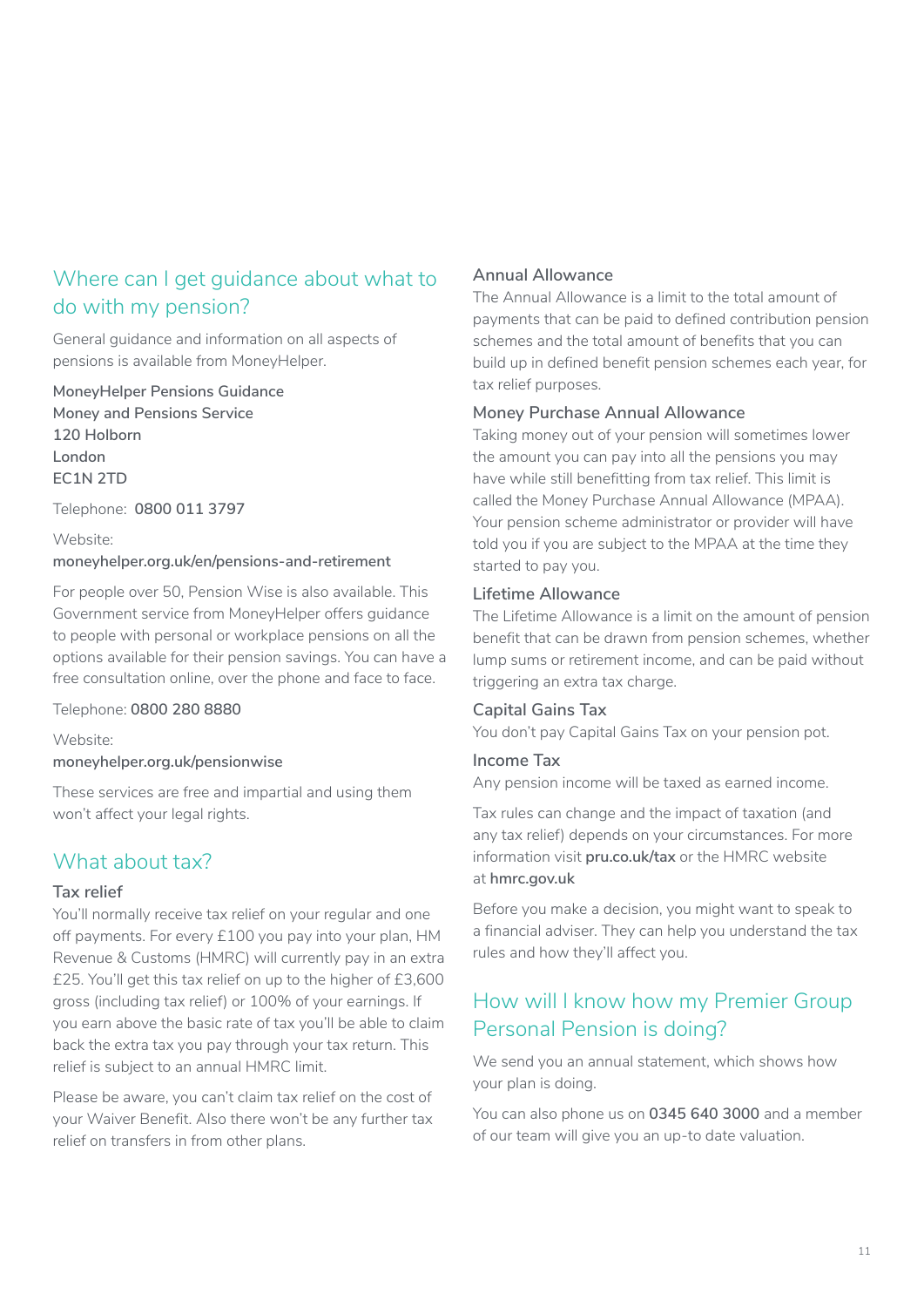## <span id="page-11-0"></span>What happens to the Premier Group Personal Pension if I die?

We'll pay the value of your pension pot as a lump sum. If you have additional life cover this will also be included.

As trustees, we'll decide who should receive the lump sum. We take into account your circumstances when you die and anyone you've previously nominated to receive any lump sum.

Benefits payable on death aren't subject to income tax, but if they form part of your estate they may be subject to inheritance tax.

If the value of all death benefits paid as a lump sum from this and any other scheme are more than the Lifetime Allowance, there will normally be a special tax charge.

## What if the Premier Group Personal Pension isn't right for me?

You have 30 days from the date you receive your plan documents to cancel your plan. This is called a cooling-off period.

To cancel it, please complete and return the Cancellation Notice that we send you with your plan documents, or write to us at:

**Prudential GPP Department Lancing BN15 8GB**

Please include your reference number.

Once we receive your cancellation instruction, we'll normally give you all your money back. But, if you start your plan with a one-off payment, we'll value your units on the date we receive your cancellation instruction. If the value of your units has fallen, you'll get back less than you paid in.

If you've transferred from another pension arrangement and decide to cancel it, we'll refund the value back to the original provider. You should however bear in mind that they might not be willing to take it back.

If you don't exercise your right to cancel within the 30 day statutory period, the contract will become binding. We'll not return any money to you except in the form of a benefit payable in accordance with the rules.

## How much will the advice cost?

If you decide to take or have taken financial advice, you will agree with your financial adviser the charges and how they will be paid for the advice they provide.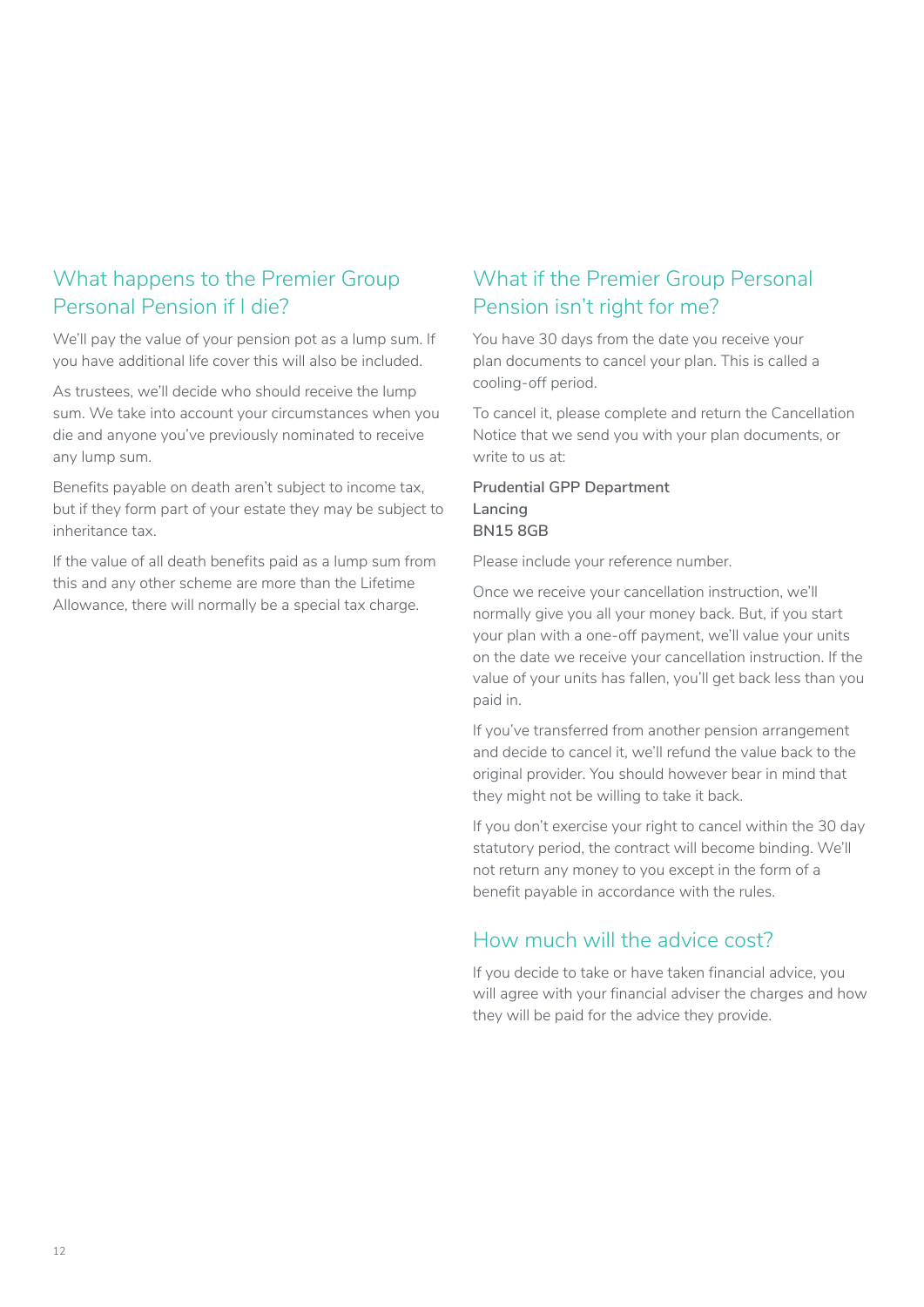# <span id="page-12-0"></span>Other information

## Client category

We classify you as a "retail client" under Financial Conduct Authority (FCA) rules. This means you'll receive the highest level of protection for complaints and compensation and receive information in a straightforward way.

## Compensation

The products Prudential Assurance Company Limited (PACL) offer are covered by the Financial Services Compensation Scheme (FSCS). If we get into financial difficulties, you may be able to make a claim. The FSCS is an independent body set up by Government to provide compensation for people where their authorised financial services provider gets into financial difficulties and becomes unable, or unlikely to be able, to pay claims against it. This circumstance is referred to as being 'in default'.

Losses, which may result from poor investment performance, are not covered by the FSCS.

**Where does FSCS protection apply? There is full FSCS coverage if PACL is 'in default'**.

- Your pension is protected up to 100% of the value of your claim.
- Any funds you choose to hold in your pension will be included in the value of your claim in the event that PACL is declared 'in default'.
- If you hold the Prudential With-Profits fund in your pension, It's protected 100% in the event of the default of PACL.

**All the other funds we offer, apart from the fund mentioned above, are unit-linked, and invest in other funds managed by non-PACL fund managers. FSCS cover does not apply if the non-PACL fund manager were to be 'in default'**.

- There is no FSCS cover for unit-linked funds investing with non-PACL fund managers if that manager were to be 'in default'.
- See 'How unit-linked funds invest' for further information on these types of fund (often called 'mirror' funds).

You can find out more information on the FSCS at **[pru.co.uk/fscs](https://www.pru.co.uk/fscs)**, or you can call us.

Information is also available from the Financial Services Compensation Scheme.

Visit their website: **[fscs.org.uk](http://www.fscs.org.uk)**

Or write to:

**The Financial Services Compensation Scheme PO Box 300 Mitcheldean GL17 1DY** 

Or call the FSCS: Telephone: **0800 678 1100**

#### **Where FSCS coverage does not apply, then other factors can come in**

As explained in the 'Where does FSCS protection apply?' section, the FSCS doesn't cover every situation. For example unit-linked funds that invest in the funds of non-PACL fund managers (often called 'mirror' funds).

But, where FSCS protection does not apply, there are other factors that could help if the worst happened and a provider was 'in default'. For example, the use of custodians or depositories to provide protection for fund assets, where there is separate legal ownership of assets and legal entities that aren't liable for any losses of a fund manager. In so doing, the intention is that the underlying fund will not be liable for any losses the underlying fund management company incurs.

PACL would aim to recover any money invested in an underlying fund where the fund manager has been declared 'in default', but PACL would not be liable for any loss incurred from the default of the non-PACL fund manager.

## Financial Strength

Prudential meets regulatory standards for meeting its financial obligations. You can read our solvency and financial conditions reports at **[pru.co.uk/about\\_us](http://www.pru.co.uk/about_us)**, or if you contact us we can post some information to you.

## Terms and conditions

This Key Features Document gives a summary of your plan. Terms and conditions are set out in our **Technical Guide** or **Technical Guide Supplement** booklet which is available on request using our contact information on the last page, and will also be sent to you when your plan starts.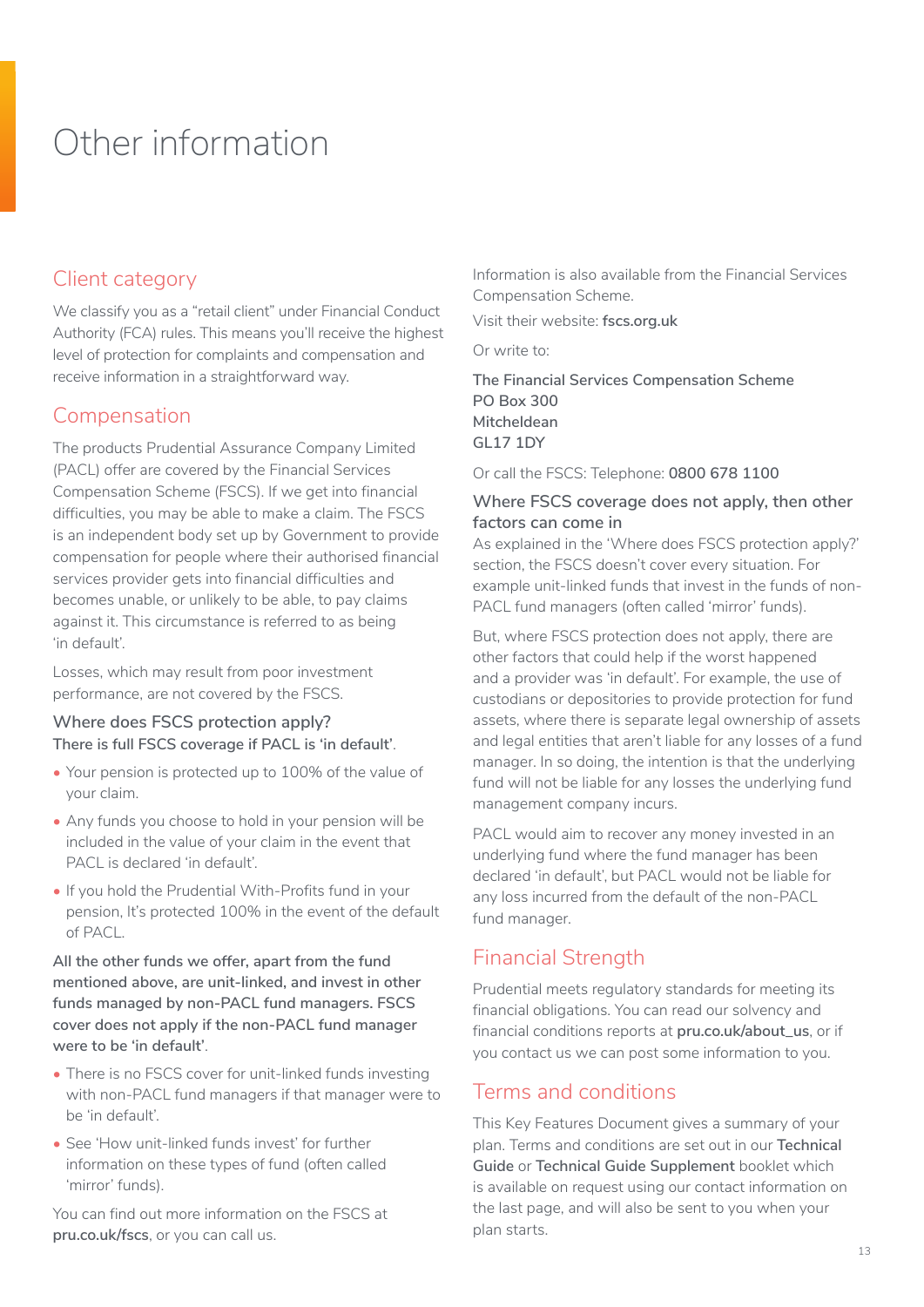## Conflict of Interest

We want to make sure that we uphold our reputation for conducting business with integrity. If we become aware that our interests may conflict with yours we will take all reasonable steps to manage it in an appropriate manner.

We have drawn up a policy to deal with any conflicts of interest. If you would like to know the full details, please contact our Customer Service Team.

#### Law

The law of Scotland applies to your contract.

## Our regulators

We are authorised by the Prudential Regulation Authority and regulated by the Financial Conduct Authority and the Prudential Regulation Authority. Prudential Assurance Company Limited is entered on the Financial Conduct Authority (FCA) Register, FCA Reference Number 139793. The FCA Register is a public record of all the organisations that the FCA regulates.

You can contact the FCA at:

**The Financial Conduct Authority 12 Endeavour Square London E20 1JN**

Email: **consumer.queries@fca.org.uk** 

Prudential Regulation Authority details:

**The Prudential Regulation Authority Bank of England Threadneedle St London EC2R 8AH** 

Email: **enquiries@bankofengland.co.uk**

## Communicating with you

Our plan documents and terms and conditions are in English and all our other communications with you will be in English.

## How to make a complaint

If you have a complaint, please get in touch with us and we will do everything we can to resolve it. You can also ask us for details of our complaints handling process. Our contact details are in the 'Get in touch' section at the back of this document.

If you're not satisfied with our response, you can take your complaint to the Financial Ombudsman Service who help settle individual disputes between consumers and businesses providing financial services:

**Financial Ombudsman Service Exchange Tower London E14 9SR**

Telephone: **0800 023 4567 or 0300 123 9123**

Or visit the website: **[financial-ombudsman.org.uk](http://www.financial-ombudsman.org.uk)**

Help is also available from the following:

The Pensions Ombudsman deals with complaints and disputes which concern the administration and/or management of occupational and personal pension schemes.

**The Pensions Ombudsman 10 South Colonnade Canary Wharf London E14 4PU**

Telephone: **0800 917 4487**

Email: **[enquiries@pensions-ombudsman.org.uk](mailto:enquiries%40pensions-ombudsman.org.uk?subject=)**

Website: [pensions-ombudsman.org.uk](http://www.pensions-ombudsman.org.uk)

You can also submit a complaint form online: **[pensions-ombudsman.org.uk/our-service/](http://www.pensions-ombudsman.org.uk/our-service/make-a-complaint/) [make-a-complaint/](http://www.pensions-ombudsman.org.uk/our-service/make-a-complaint/)** 

These services are free and using them won't affect your legal rights.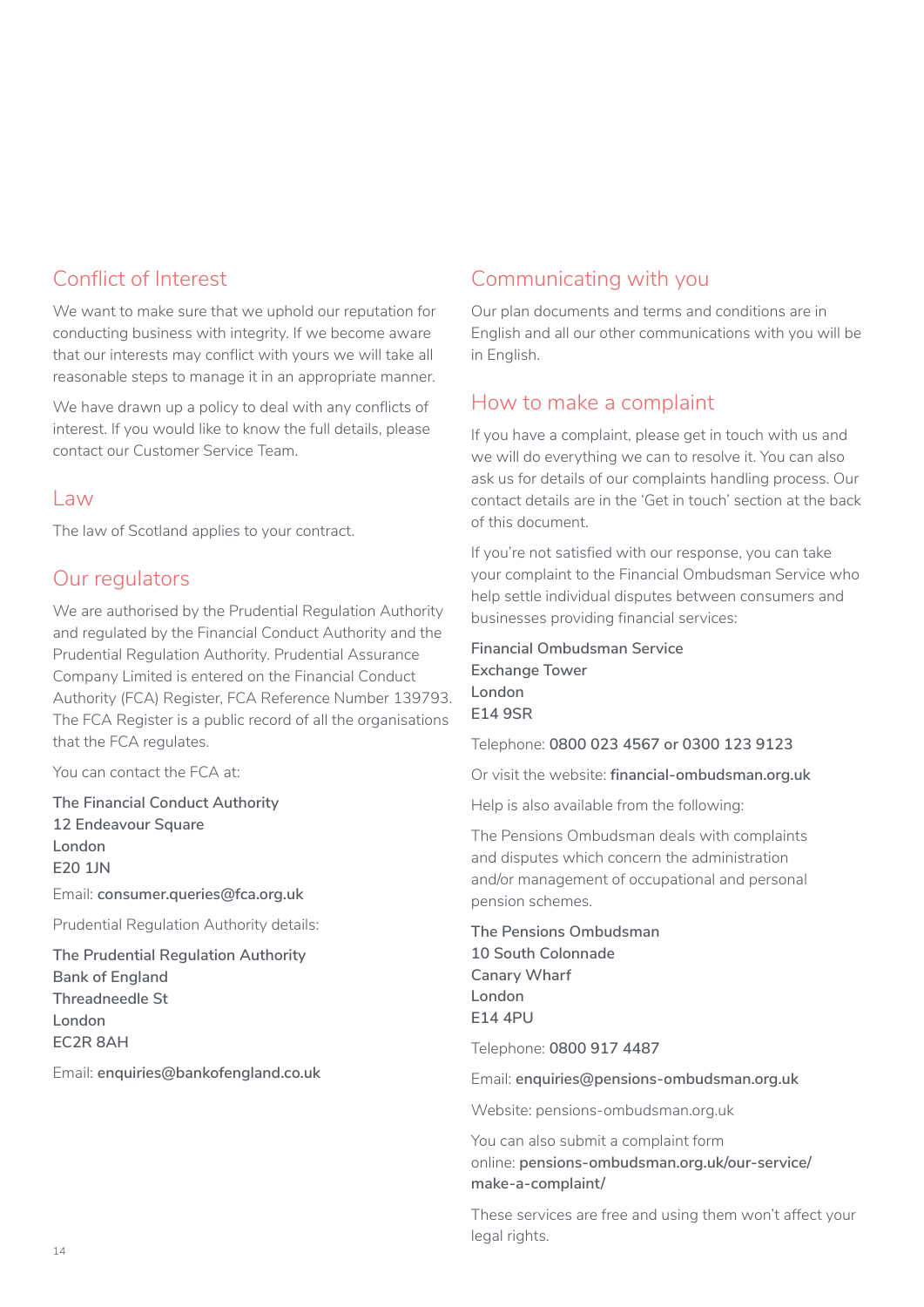# <span id="page-14-0"></span>Get in touch

If you want to contact us before you invest, you can contact us in the following ways:



#### Post: **Prudential Lancing BN15 8GB UK**

Phone: **0345 640 3000** Monday to Friday 8am to 6pm (we're not open on public holidays). We might record your call for training and quality purposes. To find out more about how we use your personal data please visit **[pru.co.uk/mydata](https://www.pru.co.uk/mydata)**



If you're a Deaf customer, who is also a British Sign Language (BSL) user, you can contact us using a Video Relay service. The service, provided by SignVideo, connects customers to fully qualified, registered NRCPD interpreters who will relay your conversation with a member of our customer service team.

#### **[pru.co.uk/contact-us/signvideo](https://www.pru.co.uk/contact-us/signvideo)**

There is no cost for using this service to call Prudential and we're available to help you Monday to Friday, 8am to 6pm.

## Keep in touch

It's important that we keep in touch so, if you change your address or any of your contact details, please let us know.